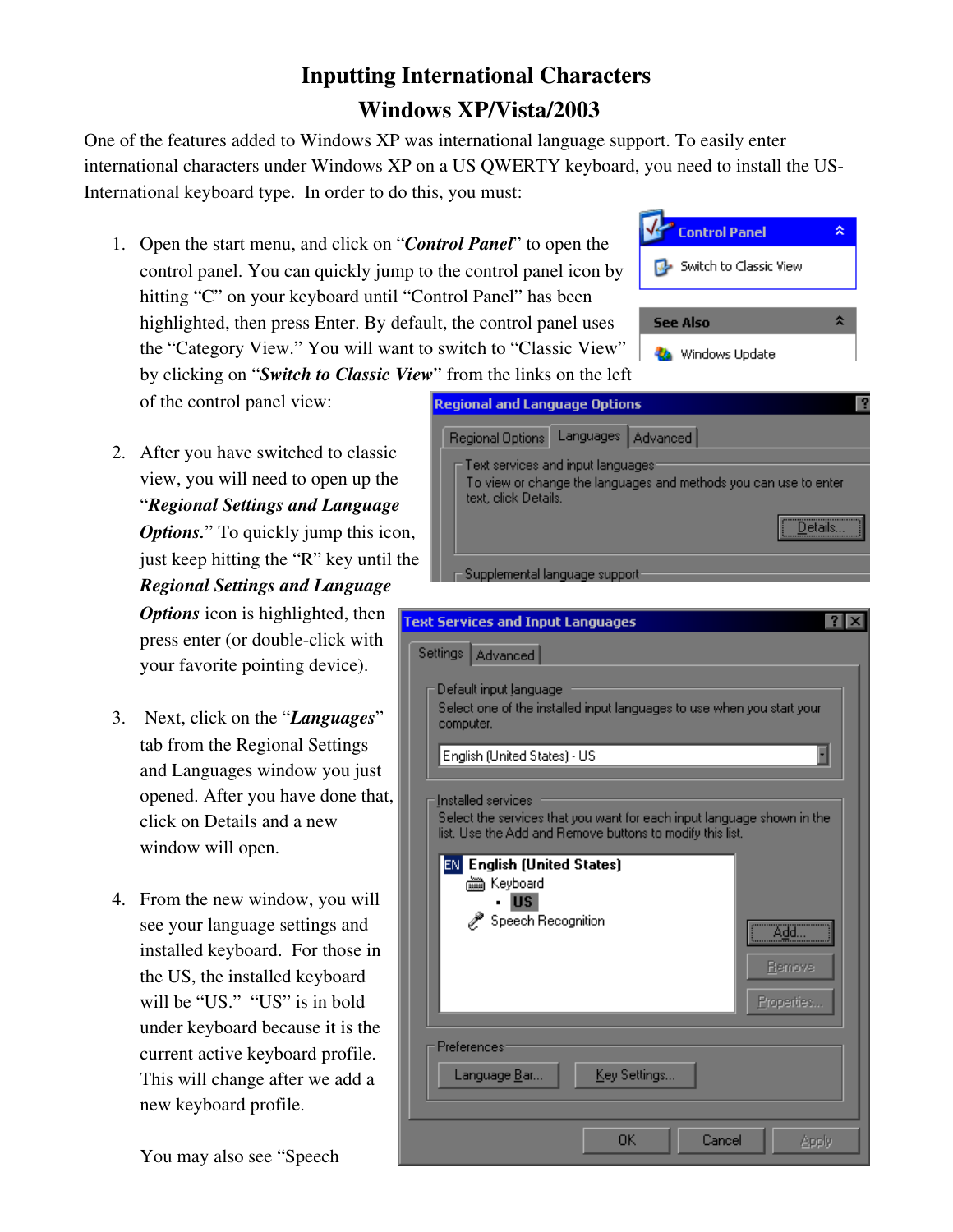Recognition"if you installed it with Microsoft Office (don't get too excited, the speech recognition isn't very good at all, even with training).

Your next step will be to click on "*Add*." and a new window will appear.

5. From this new window, we can install new languages and keyboard layouts. Leave the input language as is for now, since we are only installing the *US-International* keyboard layout. Do not select any of the Dvorak keyboards unless you

| <b>Add Input Language</b>   |  |
|-----------------------------|--|
| Input language:             |  |
| English (United States)     |  |
| ■ Keyboard layout/IME:      |  |
| United States-International |  |
| sedución concerdios         |  |

own one. Click "*Ok*" and return to the "*Text Services and Input Languages*" window. It will now have "United States-International" under the list of keyboard layouts. Hit *Apply* now to save your changes, otherwise they will be lost when you close the window.

6. To activate the international keyboard layout, select "*English (United States) – United States-International*" from the "Default input language" menu. You can also change the active keyboard and language by clicking on the new keyboard icon on the task bar:





On some systems, for some unknown reason, this menu may not work properly. In which case,

you'll have to go to the control panel to change the current active language and keyboard.

The international keyboard works just like the normal keyboard until you try and enter quotation and other punctuation marks. For instance, if you type a quotation mark, nothing will appear at all! However if you type the letter E right after it, then you will get ë. If you want that punctuation mark to appear, then just hit the space bar instead of a letter.

| <b>Key Sequence</b> | <b>Character</b> |
|---------------------|------------------|
| $\cdot$ e           | è                |
| $\mathfrak{g}$      | ö                |
| $^{\wedge}$ e       | ê                |
| 'e                  | é                |
| ∼n                  | ñ                |
| 'c                  |                  |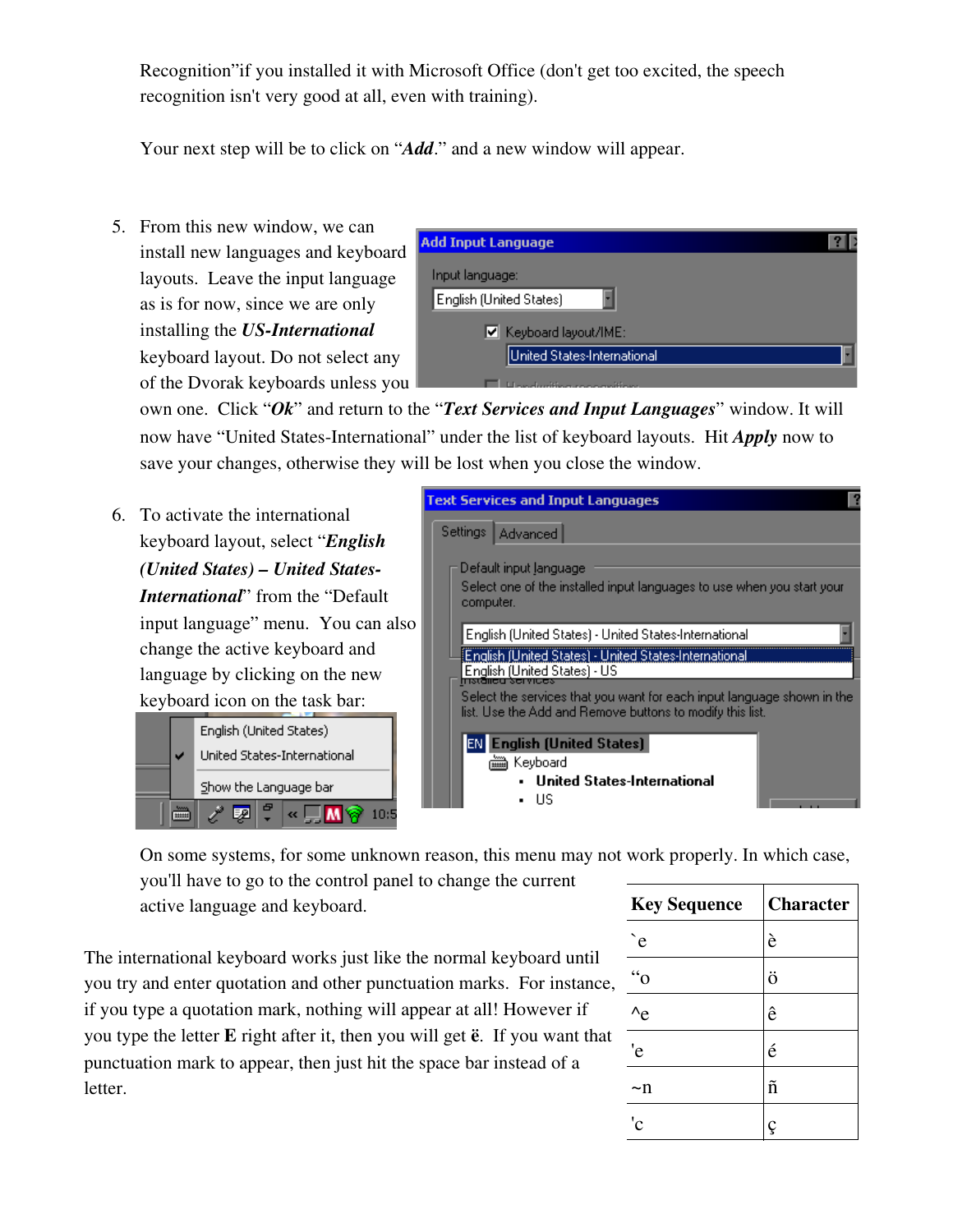## **Macintosh (Mac OS X)**

For those of you using a Macintosh, you don't need to add a new keyboard layout, but the keys are different.

| Keystroke     | Accent                   | Example |                   |
|---------------|--------------------------|---------|-------------------|
| Alt-N         | $\tilde{}$               | alt-n n | $\tilde{n}$       |
| Alt-e         | $\overline{\phantom{a}}$ | alt-e e | $\acute{\text e}$ |
| Alt- $\hat{}$ | $\checkmark$             | $alt$ e | è                 |
| alt-i         | $\wedge$                 | alt-i e | ê                 |
| Alt-u         | $\ddotsc$                | alt-"o  | ö                 |
| alt-c         | ç                        | alt-c   | ç                 |
| alt-"         | æ                        | alt-"   | æ                 |

## Linux Fedora Core US-International Keyboard Layout

Under Linux, you have two options after you select the US-International keyboard layout (In Fedora Core, go to the System menu then Administration->Keyboard). Either you can use the accent key and a letter like you would in Windows, or a combination of the left meta (alt) key and a letter, or use the various accent keys similar to the way they are used in Windows XP. The international language support is far superior in Linux than any other operating system present today.

Here is the big difference between how the accent keys are handled in Linux than in windows: If you hit the accent key twice, the accent appears without a character below it, this accent is not not a *punctuation character!* This is important to remember, especially if you're writing a program or HTML file. If you want the punctuation mark, hit the space bar after hitting the accent/punctuation key just like you would in windows. You can also hit the alt-key with the punctuation key to get the punctuation by it's self so you can skip. The international keyboard layout will take a little more time getting used to in Linux because you could easily end up typing something like "youre" when you meant to type "you're," whereas in Windows, it wouldn't display anything because the **f** character isn't one Microsoft thinks you need.

Here is a table of Characters that can be entered when using the alt-key by it's self (the shift key can also be used in combination with most of these keys).

| Meta-key<br>(Left Alt) | A | ⌒<br>╰         | ◡        | E |   | М | N               |         | D      |   | D<br>л         | $\sim$<br>N | m<br>-1 |   | W                       | $\mathbf{r}$ | $\overline{ }$ |            |   | ت |             |   |               |
|------------------------|---|----------------|----------|---|---|---|-----------------|---------|--------|---|----------------|-------------|---------|---|-------------------------|--------------|----------------|------------|---|---|-------------|---|---------------|
| Character              | á | $\circledcirc$ | $\delta$ | è | Ø | u | $\tilde{n}$     | $\circ$ | ö      | ä | $^\circledR$   | ß           | þ       | ù | $\circ$<br>a            | ü            | æ              | $\epsilon$ | ¤ | € | $\sim$<br>◡ | ≪ | $\rightarrow$ |
| Shifted                | A | ¢              | Đ        | É | Ø | μ | $\tilde{}$<br>Ñ |         | 六<br>◡ | Ä | $^{\circledR}$ | §           | Þ       | ◡ | $\circ$<br>$\mathbf{A}$ | ÷<br>ັ       | Æ              |            | £ |   | $\sqrt{2}$  | ⋘ | ≫             |